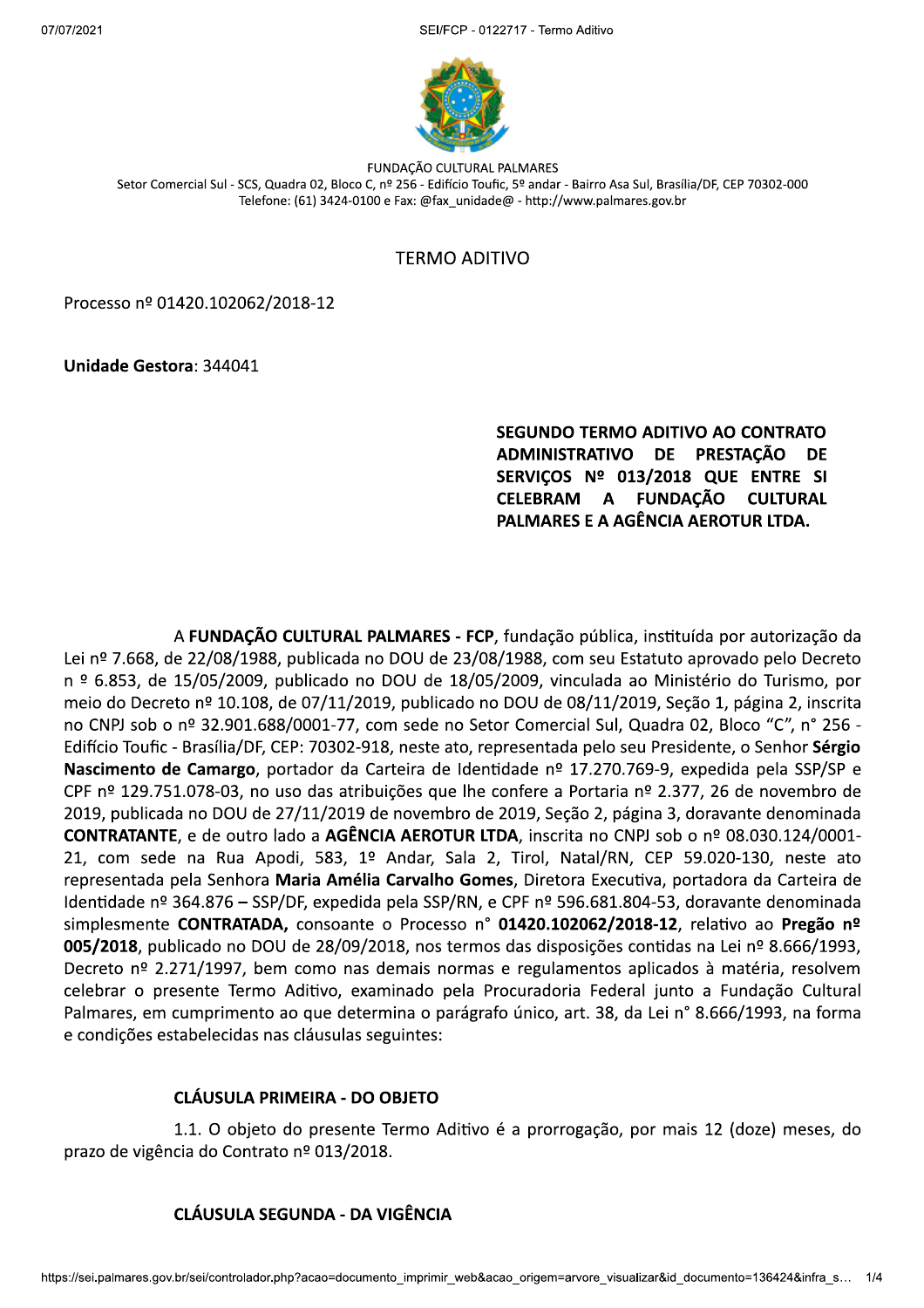SEI/FCP - 0122717 - Termo Aditivo

2.1. Fica prorrogada a vigência do Contrato nº 013/2018, por mais 12 (doze) meses, conforme previsto na Cláusula Segunda - Da Vigência e nos termos do inciso II, do art. 57, da Lei 8.666/1993, com início na data de 27/09/2020 e término em 27/09/2021.

### CLÁUSULA TERCEIRA - DA DOTAÇÃO ORÇAMENTÁRIA

3.1. As despesas oriundas do presente Termo Aditivo correrão à conta dos recursos orçamentários consignados à CONTRATADA, no Orçamento da União, para o exercício de 2020, Gestão/Unidade: 344041, Elemento de Despesa: 339033, na classificação abaixo:

> a) Nota de Empenho nº 2020NE800150 Fonte: 0144 PI: T20004PA001 PTRES: 190461

> b) Nota de Empenho nº 2020NE800151 Fonte: 0100 PI: T20ZF1PA010 PTRES: 190480

> c) Nota de Empenho nº 2020NE800154 Fonte: 0100 PI: T20ZM1PA007 PTRES: 190468

> d) Nota de Empenho nº 2020NE800155 Fonte: 0100 PI: T20ZM1PA011 PTRES: 190468

> e) Nota de Empenho nº 2020NE800163 Fonte: 0144 PI: T20004PA001 PTRES: 190461

> f) Nota de Empenho nº 2020NE800146 Fonte: 0100 PI: T20ZM1PA009 PTRES: 190468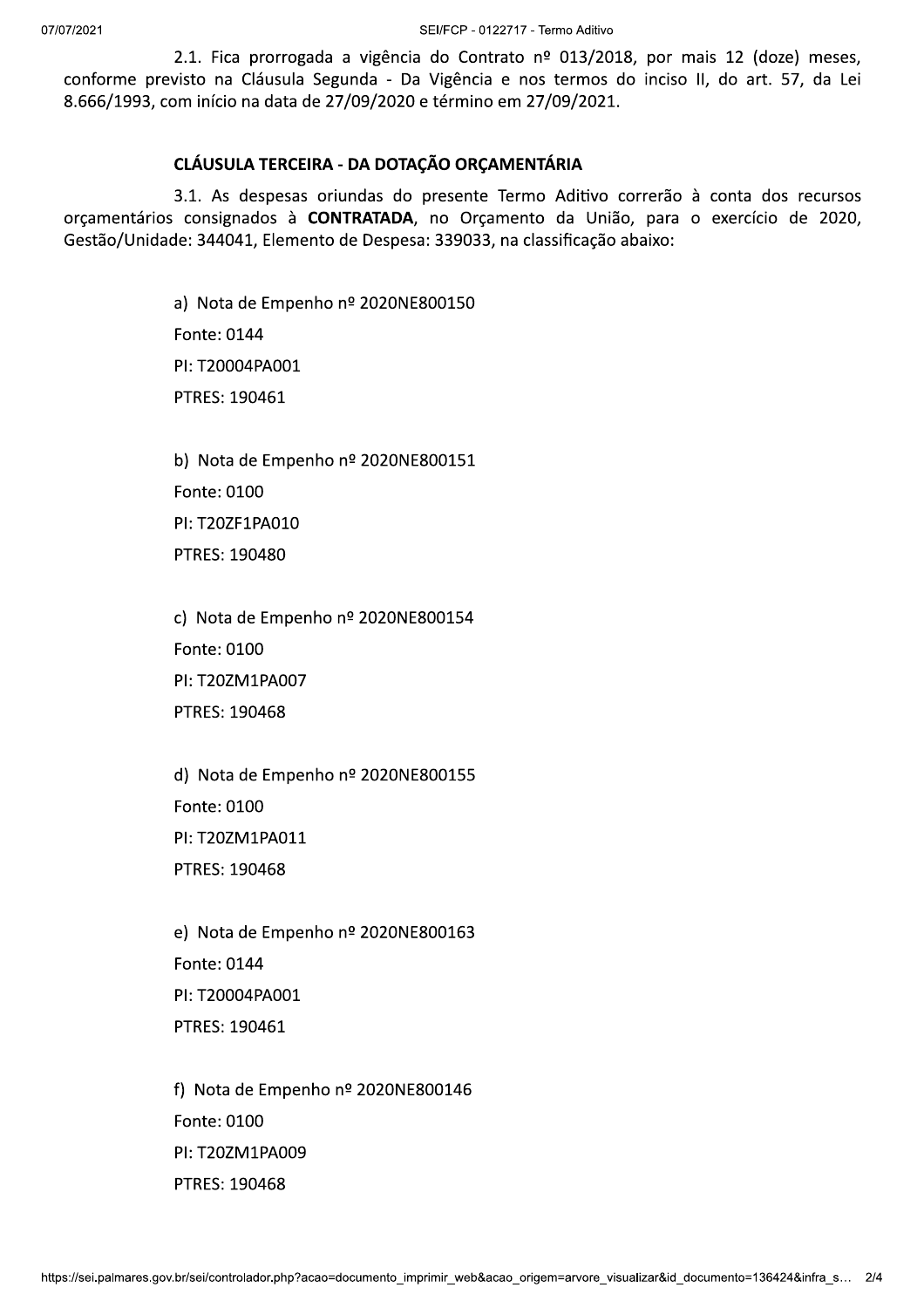3.2. A despesa para o exercício de 2021 será alocada à dotação orçamentária prevista para atendimento dessa finalidade, consignada à CONTRATADA, na Lei Orcamentária da União.

### **CLÁUSULA QUARTA - DA GARANTIA**

4.1. A CONTRATADA deverá apresentar à CONTRATANTE, nos termos da Cláusula Sétima, no prazo máximo de 10 (dez) úteis, contados da data de assinatura do presente Termo Aditivo, comprovante de prestação de garantia equivalente a 5% (cinco por cento) do valor atualizado do Contrato, nos termos do art. 56 da Lei nº 8.666/1993.

## **CLÁUSULA QUINTA - DO FUNDAMENTO LEGAL**

5.1. O presente Termo Aditivo decorre de autorização do Presidente da Fundação Cultural Palmares e encontra amparo legal no inciso II do art. 57 da Lei 8.666/1993 e no Anexo IX da Instrução Normativa SEGES/MP nº 05, de 26/05/2017.

# CLÁUSULA SEXTA - DA PUBLICAÇÃO

6.1. A CONTRATANTE providenciará a publicação do extrato deste Termo Aditivo no Diário Oficial da União, de acordo com o parágrafo único do art. 61 da Lei nº 8.666/1993, correndo a despesa às suas expensas.

# **CLÁUSULA SÉTIMA - DA RATIFICAÇÃO**

7.1. Ficam ratificadas e inalteradas as demais Cláusulas e condições do Contrato ora aditado, não alteradas por este Instrumento.

E assim, por estarem justas e contratadas, firmam o presente Termo Aditivo, para um só efeito, depois de lido e achado conforme, vai assinado pelas partes.

> (assinatura eletrônica) Sérgio Nascimento de Camargo **CONTRATANTE**

(assinatura eletrônica) **Maria Amélia Carvalho Gomes CONTRATADA** 



Documento assinado eletronicamente por MARIA AMÉLIA CARVALHO GOMES, Usuário Externo, em 24/09/2020, às 15:22, conforme horário oficial de Brasília, com fundamento no art. 6º, § 1º, do Decreto nº 8.539, de 8 de outubro de 2015.



Documento assinado eletronicamente por Sergio Nascimento de Camargo, Presidente, em 28/09/2020, às 13:58, conforme horário oficial de Brasília, com fundamento no art. 6º, § 1º, do Decreto nº 8.539, de 8 de outubro de 2015.



A autenticidade deste documento pode ser conferida no site http://sei.palmares.gov.br/sei/controlador\_externo.php? acao=documento conferir&id orgao acesso externo=0, informando o código verificador 0122717 e o código CRC 395305D9.